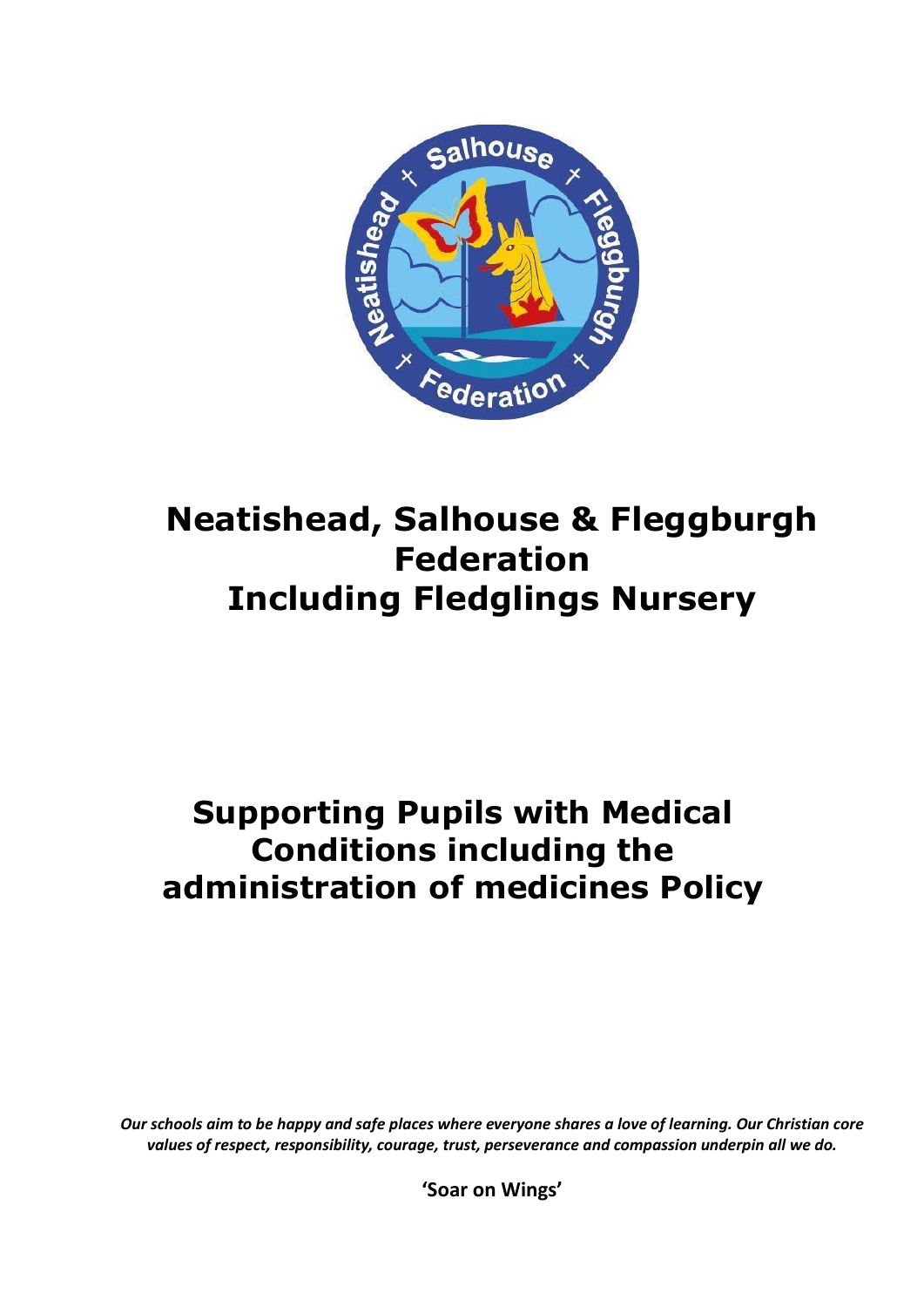| <b>Formally adopted by the Governing</b><br><b>Board</b> |                               |
|----------------------------------------------------------|-------------------------------|
| On                                                       | $12th$ July 2021(via<br>zoom) |
| <b>Chair of Governors</b>                                | J Gay                         |
| <b>Date for review</b>                                   | <b>Annual</b>                 |
| <b>Responsibility</b>                                    | <b>Full GB</b>                |

**Our school is the secure base from which we 'soar on wings' to realise our ambitions. Through valuing one another and the world in which we live, we flourish. Through providing rich opportunities, we can imagine fulfilling futures. Through a shared love of learning, we transform lives.**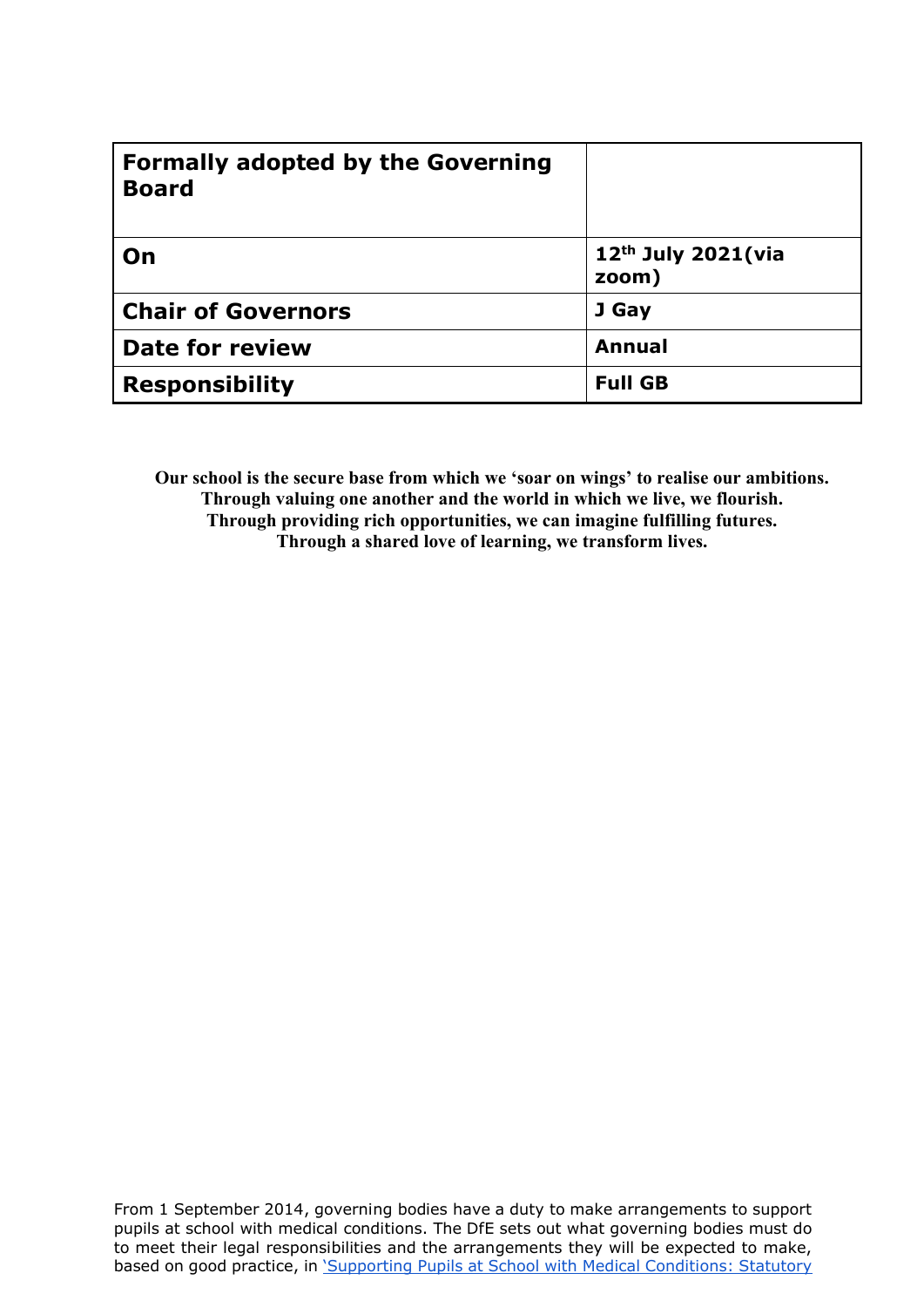[Guidance for Governing Bodies' \(DfE, December 2015\).](https://assets.publishing.service.gov.uk/government/uploads/system/uploads/attachment_data/file/803956/supporting-pupils-at-school-with-medical-conditions.pdf)

This policy adheres to the guidance in this document, and also to the guidance in the NCC document ['Medical Needs Service Policy'](https://www.norfolk.gov.uk/what-we-do-and-how-we-work/policy-performance-and-partnerships/policies-and-strategies/education-and-learning-policies/medical-needs-education-provision-policy)

This policy is to be read in conjunction with:

- [Ensuring a good education for children who cannot attend school because of](https://assets.publishing.service.gov.uk/government/uploads/system/uploads/attachment_data/file/269469/health_needs_guidance__-_revised_may_2013_final.pdf)
- [health needs](https://assets.publishing.service.gov.uk/government/uploads/system/uploads/attachment_data/file/269469/health_needs_guidance__-_revised_may_2013_final.pdf) [\(](https://assets.publishing.service.gov.uk/government/uploads/system/uploads/attachment_data/file/269469/health_needs_guidance__-_revised_may_2013_final.pdf)Statutory guidance for Local Authorities January 2013) • [Equality Act](https://www.gov.uk/guidance/equality-act-2010-guidance) [2](https://www.gov.uk/guidance/equality-act-2010-guidance)010
- The school's SEN Policy/Information report (to be found on the website)
- [Children and Families Act 2014](http://www.legislation.gov.uk/ukpga/2014/6/contents/enacted)
- [SEN Code of Practice](https://www.gov.uk/government/publications/send-code-of-practice-0-to-25)

## **Aims**

To ensure pupils across the federation with medical conditions, in terms of both physical and mental health, are properly supported so they can play a full and active role in school life, remain healthy and achieve their academic potential.

To ensure the needs of children with medical conditions are effectively supported in consultation with health and social care professionals, their parents and the pupils themselves.

## **Procedure**

The Executive Headteacher is responsible for ensuring that whenever the federation is notified that a pupil has a medical condition:

- sufficient staff are suitably trained;
- all relevant staff are made aware of a child's condition;
- cover arrangements in case of staff absence/turnover are always in place;<br>● sunnly teachers are briefed;
- supply teachers are briefed;
- risk assessments for visits and activities out of the normal timetable are carried out;
- individual healthcare plans are monitored (at least annually);
- transitional arrangements between schools are carried out;
- If a child's needs change, the above measures are adjusted accordingly.

Where children are joining the federation at the start of a new academic year, these arrangements should be in place for the start of term.

Where a child joins mid-term or a new diagnosis is given, arrangements should be in place as soon as possible, ideally within two weeks.

The school nursing team is operated by Cambridgeshire Community NHS Trust and can be contacted by parents and professionals on 0300 300 0123. Fledglings will contact Just One on the same number.

## **Individual Health Care Plan (IHCPs)**

Individual Healthcare plans provide clarity about what needs to be done, when and by whom. They will often be essential, such as in cases where conditions fluctuate or where there is a high risk that emergency intervention will be needed, and are likely to be helpful in the majority of other cases, especially where medical conditions are long-term and complex. However, not all children will require one. The individual school, healthcare professional and parent should agree, based on evidence, when a healthcare plan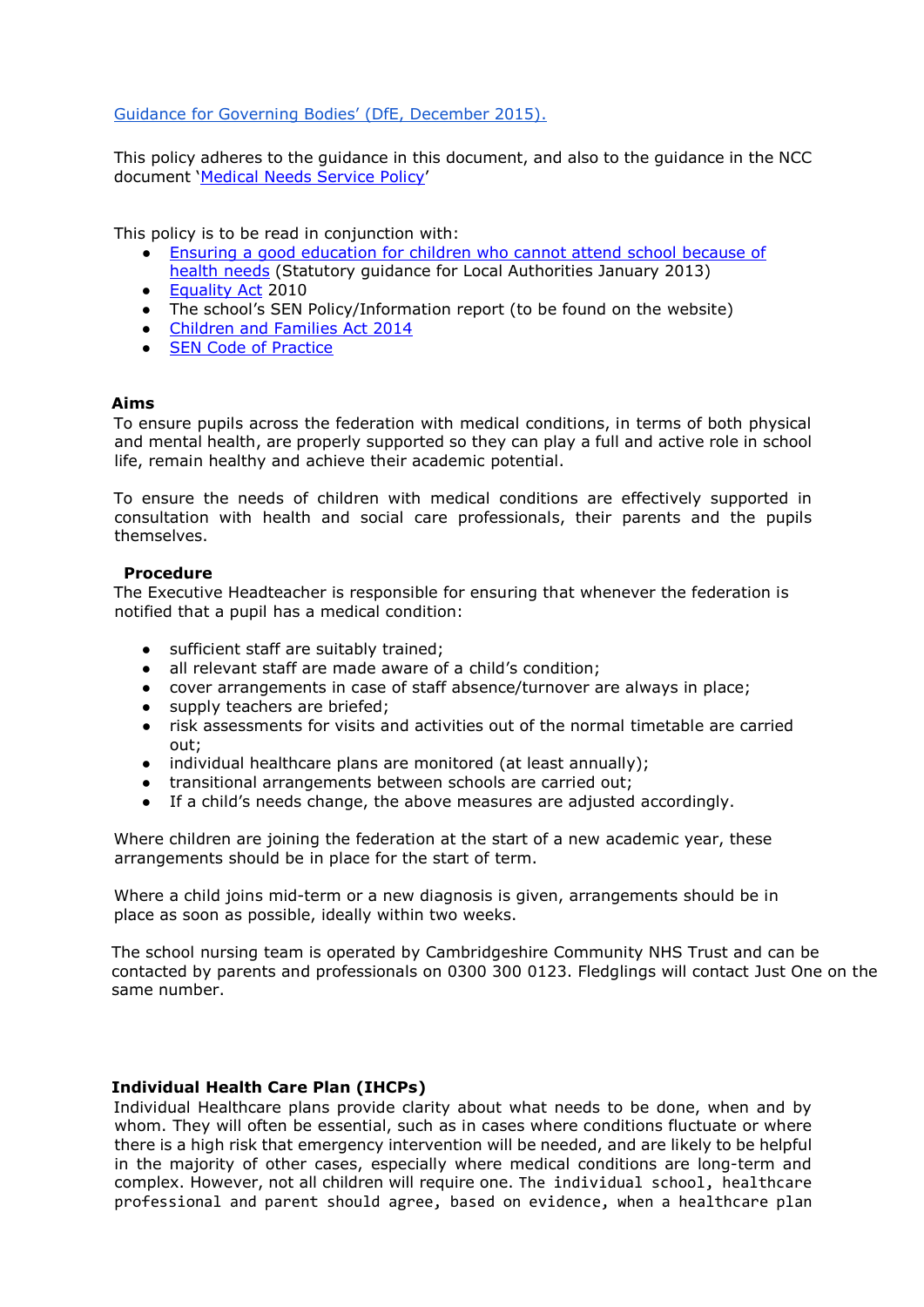would be inappropriate or disproportionate. A flow chart for identifying and agreeing the support a child needs and developing an individual healthcare plan is provided at Annex A in the DfE document 'Supporting Pupils at School with Medical Conditions: [Statutory Guidance for Governing Bodies'](https://assets.publishing.service.gov.uk/government/uploads/system/uploads/attachment_data/file/803956/supporting-pupils-at-school-with-medical-conditions.pdf)

The following information should be considered when writing an Individual Healthcare Plan, depending on individual needs:

- the medical condition, its triggers, signs, symptoms and treatments;
- the pupil's resulting needs, including medication and other treatments, times, facilities, equipment, testing, dietary requirements and environmental issues;
- specific support for the pupil's educational, social and emotional needs;
- the level of support needed including in emergencies;
- who will provide support, their training needs, expectation of their role, confirmation of their proficiency and cover arrangements;
- who in school needs to be aware of the child's condition and the support required.
- arrangements for written permission from parents and the Executive headteacher for medication to be administered by a member of staff or self-administered (children who are competent should be encouraged to take responsibility for managing their own medicines and procedures, with an appropriate level of supervision);
- separate arrangements or procedures required for school trips or other school activities outside of the normal school timetable that will ensure the child can participate;
- confidentiality;
- what to do in an emergency, who to contact and contingency arrangements;

## Refer to template A in the DfE document

['Supporting pupils at school with medical needs; templates'.](https://www.gov.uk/government/publications/supporting-pupils-at-school-with-medical-conditions--3) Template G in the document provides a model letter inviting parents to contribute to an Individual Healthcare Plan development.

## **Roles and Responsibilities**

Supporting a child with a medical condition during school hours is not the sole responsibility of one person. The school will work collaboratively with any relevant person or agency to provide effective support for the child.

## **The Governing Body**

- must make arrangements to support pupils with medical conditions and ensure this policy is developed and implemented;
- must ensure sufficient staff receive suitable training and are competent to support children with medical conditions;
- must ensure the appropriate level of insurance is in place and appropriately reflects the level of risk.

## **The Executive Headteacher**

- should ensure all staff are aware of this policy and understand their role in its implementation;
- should ensure all staff who need to know are informed of a child's condition;
- should ensure sufficient numbers of staff are trained to implement the policy and deliver IHCPs, including in emergency and contingency situations, and they are appropriately insured;
- is responsible for the development of IHCPs;
- should contact the school nursing service in the case of any child with a medical condition where support is needed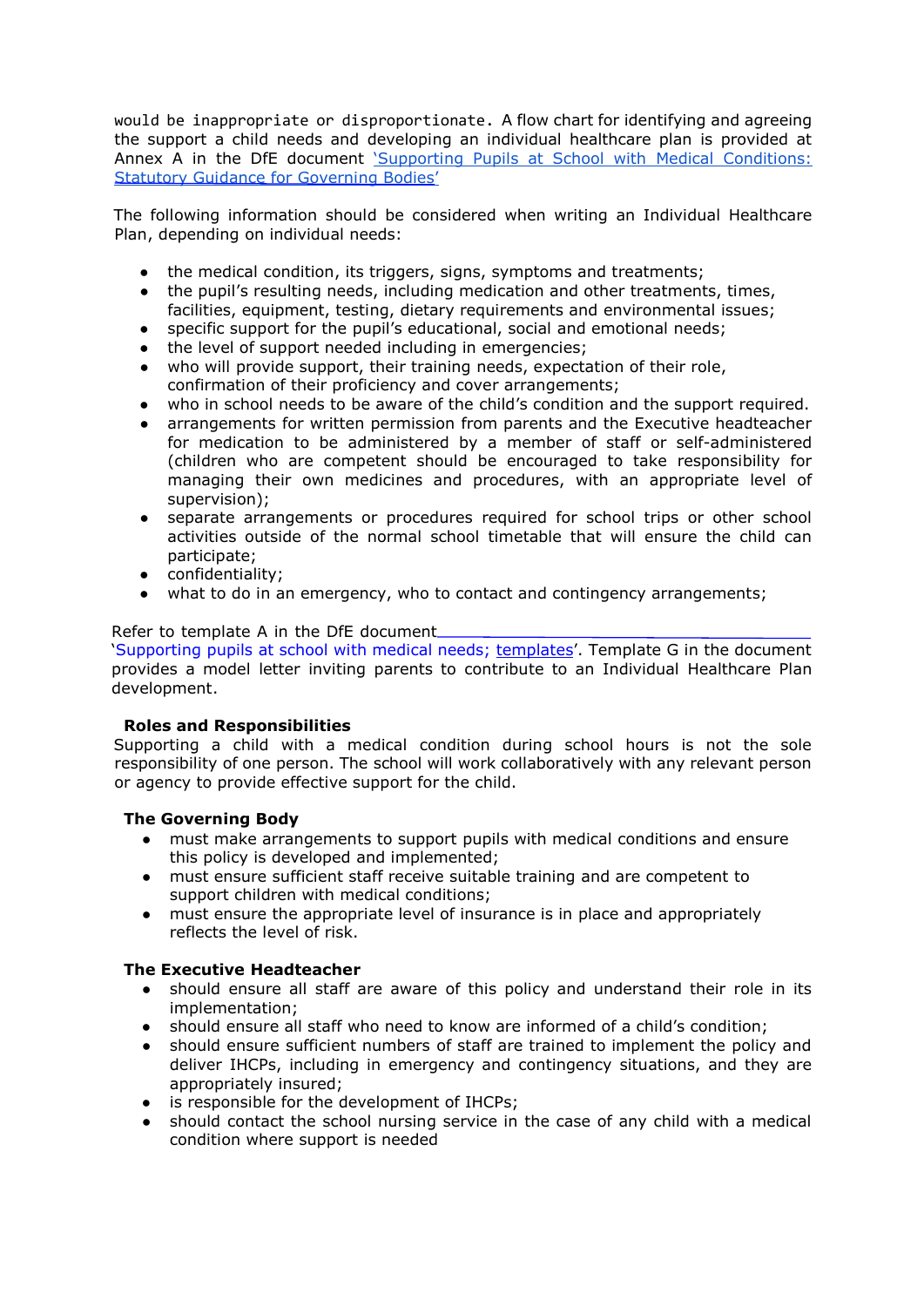## **School Staff**

- any staff member may be asked to provide support to pupils with medical conditions, including the administering of medicines, *although they cannot be required to do so*;
- should receive sufficient and suitable training and achieve the necessary level of competency before taking on the responsibility of supporting children with medical conditions;
- any staff member should know what to do and respond accordingly when they become aware that a pupil with a medical condition needs help.

## **The School Nursing Service /Healthcare Professionals**

- should notify the school when a child has been identified as having a medical condition which will require support in school;
- may support staff on implementing a child's IHCP and provide advice and liaison;
- may provide advice on developing healthcare plans;
- specialist local teams may be able to provide support for particular conditions (eg. Asthma, Anaphylaxis, diabetes).

## **Pupils**

● should, wherever possible, be fully involved in discussions about their medical support needs and contribute to, and comply with, their IHCP.

## **Parents**

- should notify the school when a child has been identified as having a medical condition which will require support in school;
- must provide the school with sufficient and up-to-date information about their child's medical needs;
- are the key partners and should be involved in the development and review of their child's IHCP;
- should carry out any action they have agreed to as part of the IHCP implementation.

## **Notes**

The federation does not have to accept a child identified as having a medical condition at times when it would be detrimental to the health of that child or others to do so.

## **Medical Needs Referral**

A medical needs referral can be made by a school for a child who cannot attend school because of health needs where they will be away from school for 15 days or more, whether consecutive or cumulative. Information on medical needs referrals, including evidence required, can be found in the NCC document' [Medical Needs Service Policy' T](http://www.schools.norfolk.gov.uk/view/NCC187706)his document also includes a Medical Needs referral form

## **Administering Medicines**

The administering of medicines follows the guidelines and templates outlined in the DfE document [Supporting Pupils at School with Medical Conditions: Statutory Guidance for](https://outlook.office.com/owa/?ae=Item&t=IPM.Note&id=RgAAAAAVWYbF2hr%2fSJNaejD2ADaPBwAd6jq0NjD0RrP0bm8NzFm9AAAAAAEMAAAd6jq0NjD0RrP0bm8NzFm9AAGgKRypAAAJ) [Governing Bodies](https://outlook.office.com/owa/?ae=Item&t=IPM.Note&id=RgAAAAAVWYbF2hr%2fSJNaejD2ADaPBwAd6jq0NjD0RrP0bm8NzFm9AAAAAAEMAAAd6jq0NjD0RrP0bm8NzFm9AAGgKRypAAAJ)

- Medicines should only be administered in school when it would be detrimental to a child's health or school attendance not to do so.
- All children must have parental permission before any medication (prescription or non-prescription) is administered
- Where possible, prescribed medicines should be taken outside school hours, but there may be times when they need to be taken within the school day.
- Where prescribed medication does need to be taken during the day the parents must complete and sign the permission form taken from the school document 'Request for school to administer prescribed medication' '
- Medication will only be accepted if it is in date, labelled, provided in the original container as dispensed by a pharmacist and include instructions for administration, dosage and storage. The exception to this is insulin, which must still be in date, but will generally be available to schools inside an insulin pen or pump rather than its